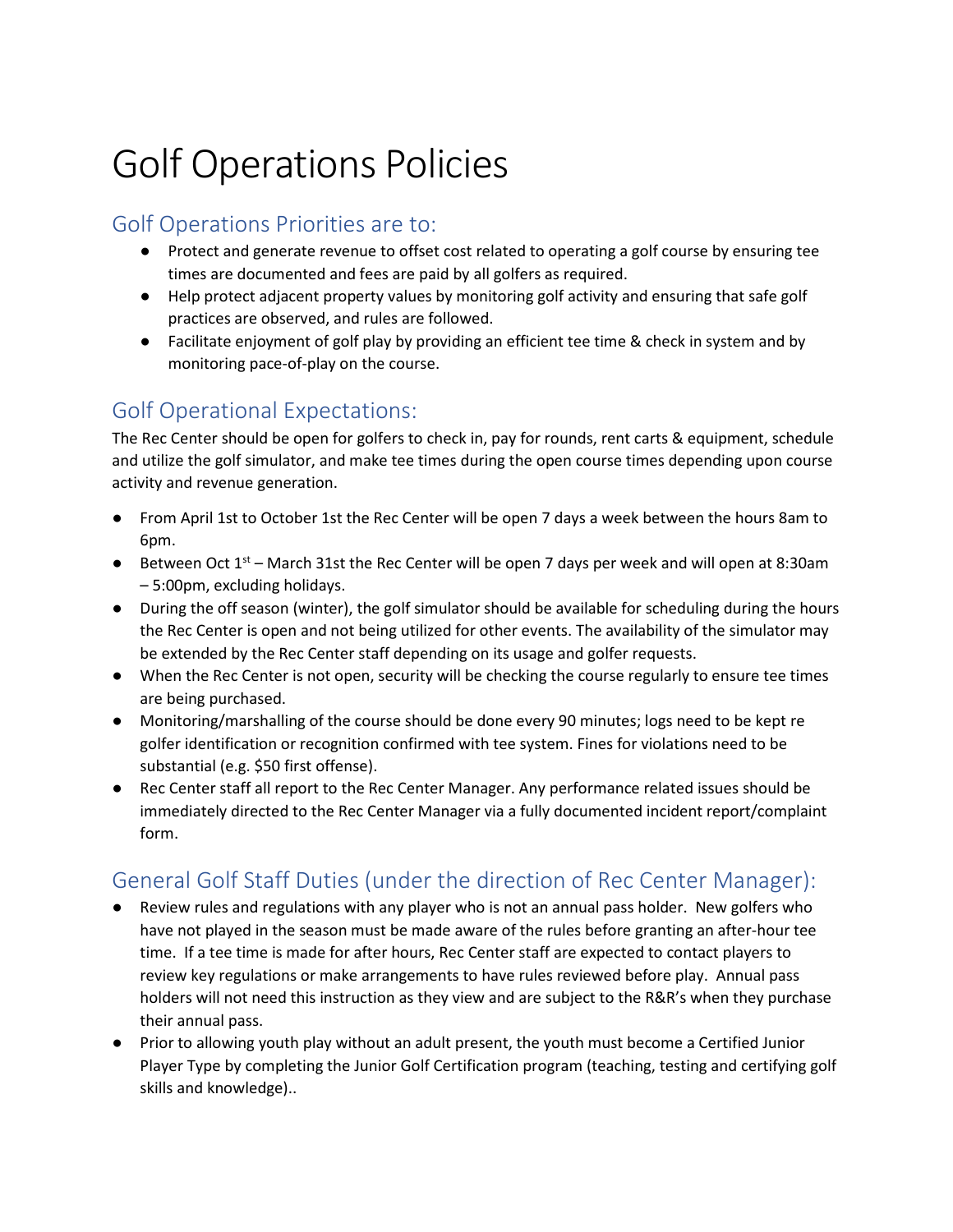- Confirm and/or process payment for each player checking in for golf.
- Confirm cart has a trail pass for the current year and either collect the trail pass fee or charge day fee for a cart without a pass.
- Rent available carts for single or two player rental fee payment.
- Monitor and marshal the course during play to ensure proper golf course etiquette, that the BBVCC Golf Rules & Regulations are being followed and groups are completing their 9-hole/18-hole rounds in an acceptable time (90-120 minutes for 9 holes; 3-4 hours for 18-holes).
- Monitor/manage the "zipper merge" of players "on the turn" to #10 tee with #1 tee time groups; the group starting #10 should check in to the Rec Center when they're making the turn to help manage the "merge". Generally, if the group on the turn are earlier or at their expected turn time, they will have priority on the #1 tee.
- Take phone calls regarding tee time requests and update Lightspeed with number of players and names included in the selected tee times. Payment can be accepted upon check in for tee times during regular hours and for tee times outside of regular hours, should be taken upon booking.
- Monitor the Rec Center patio area, putting/chipping areas and report any misuse, horseplay, or safety issues to Rec Center Manager.
- Take calls, investigate incidents (or report incidents to Rec Center Manager), and communicate with homeowners, and Village management, regarding golf course issues resulting from golfer's play. All incidents are to be thoroughly documented and submitted to Rec Center Manager.
- Ensure accuracy of tee sheet and rounds played (update from leagues, tournaments, etc). Work with security for after-hours enforcement.
- Security will check in with Rec Center staff prior to closure to be made aware of any potential issues, cart rentals, review the after-hour tee sheet and discuss general expectations.
- After Rec Center hours, Security will log all interactions, confirm tee times and payments through lightspeed. For this reason, Rec Center must ensure that all information logged in Lightspeed is accurate.

# General Revenue Generation Expectations

- The following activities are at the discretion of the Rec Center staff to help drive revenue for the community during low to medium capacity play time (defined as less than 75% occupied) by:
	- o Facilitating/creating "fun" activities.
	- o Promoting/advertising all activities.
- Rec Center Team will identify and implement opportunities to offer discounts to increase course usage when necessary.
- Working with the Board, Security and Golf Committee, the Rec Center team will identify opportunities outside the Community for potential golf play and a process for managing it.

# Golf Committee Relationship

The Golf Committee is advisory to the Board in matters of policy and partnership. They shall:

- Make recommendations to the Board on revenue generation and fee schedule during the budget process.
- Make recommendations to the Board on course improvements needed during the budget process.